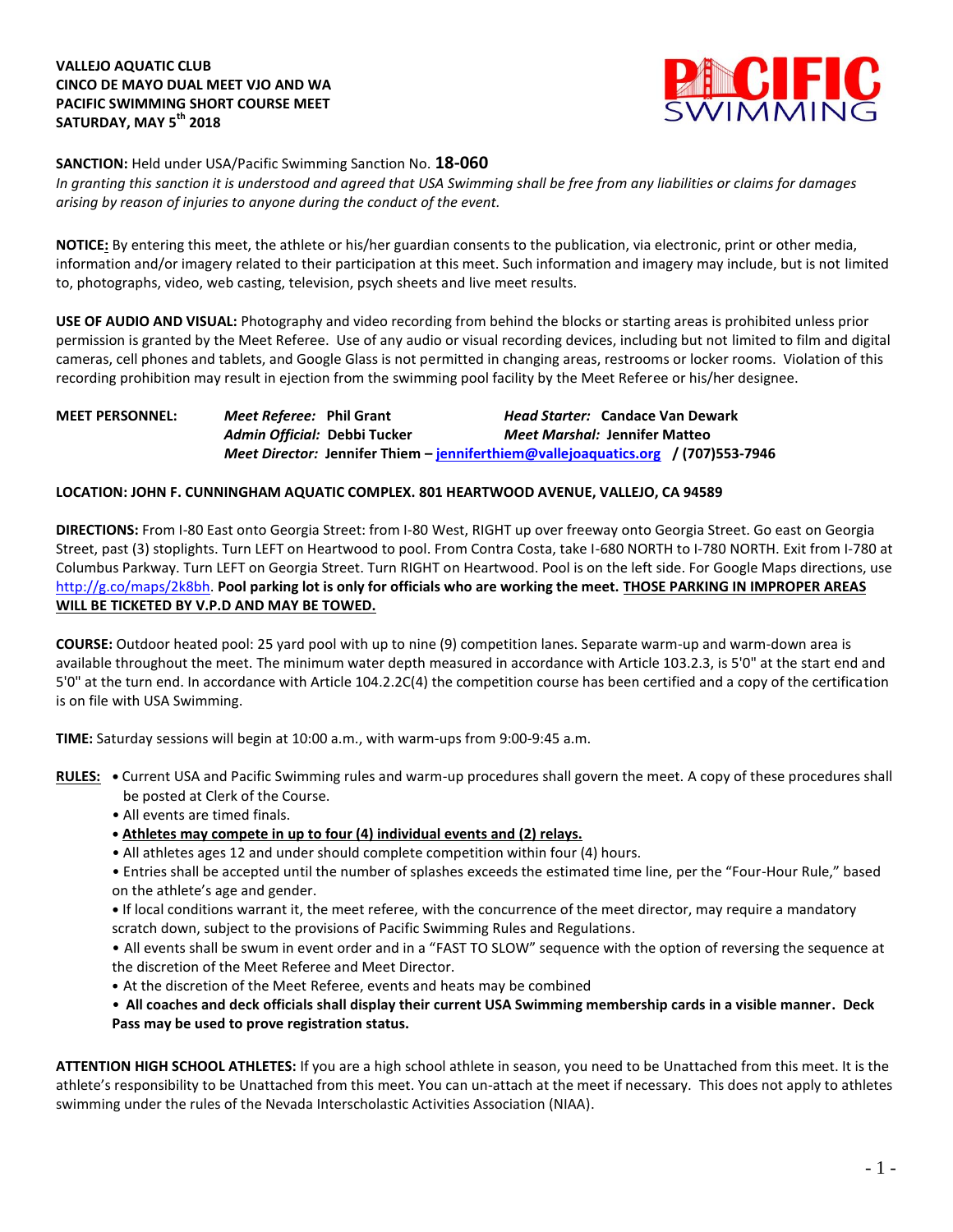**UNACCOMPANIED ATHLETES:** Any USA Swimming athlete-member competing at the meet shall be accompanied by a USA Swimming member-coach for the purposes of athlete supervision during warm-up, competition and warm-down. If a coach-member of the athlete's USA Swimming Club does not attend the meet to serve in said supervisory capacity, it is the responsibility of the athlete or the athlete's legal guardian to arrange for supervision by a USA Swimming member-coach. The meet director or meet referee may assist the athlete in making arrangements for such supervision; however, it is recommended that such arrangements be made in advance of the meet by the athlete's USA Swimming Member-Coach.

**RACING STARTS:** Any athlete entered in the meet shall be certified by a USA Swimming member-coach as being proficient in performing a racing start or shall start each race from within the water. When unaccompanied by a member-coach, it is the responsibility of the athlete or the athlete's legal guardian to ensure compliance with this requirement.

#### **RESTRICTIONS:**

- Smoking and the use of other tobacco products is prohibited on the pool deck, in the locker rooms, in spectator seating on standing areas and in all areas used by athletes, during the meet and during warm-up periods.
- Sale and use of alcoholic beverages is prohibited in all areas of the meet venue.
- No glass containers are allowed in the meet venue.
- No propane heater is permitted except for snack bar/meet operations.
- All shelters shall be properly secured.

 Pop-ups and tents shall not be allowed on deck, except at the west end of the pool. For Fire and Safety purposes, the coaches' area is for coaches only. Athletes may check in with their coaches but cannot stay there.

- NO pets allowed on deck, other than service assistance animals.
- Changing into or out of swimsuits other than in locker rooms or other designated areas is prohibited.

• Destructive devices, to include but not limited to, explosive devices and equipment, firearms (open or concealed), blades, knives, mace, stun guns and blunt objects are strictly prohibited in the swimming facility and its surrounding areas. If observed, the Meet Referee or his/her designee may ask that these devices be stored safely away from the public or removed from the facility. Noncompliance may result in the reporting to law enforcement authorities and ejection from the facility. Law enforcement officers (LEO) are exempt per applicable laws.

• Operation of a drone, or any other flying apparatus, is prohibited over the venue (pools, athlete/coach areas, spectator areas and open ceiling locker rooms) any time athletes, coaches, officials and/or spectators are present.

#### **ELIGIBILITY:**

• Entries are limited to athletes attached to, or in training with, **VJO and WA.**

• Athletes shall be current members of USA Swimming and enter their name and registration number on the meet entry card exactly as they are shown on their Registration Card. If this is not done, it may be difficult to match the athlete with the registration database. The meet host shall check all athlete registrations against the SWIMS database and if not found to be registered, the Meet Director shall accept the registration at the meet (a \$10 surcharge shall be added to the regular registration fee). Duplicate registrations shall be refunded by mail.

### • Entries with **"NO TIME" will be accepted.**

 • Athletes in the "A" Division shall have met at least USA Swimming Motivational "A" minimum time standard. Athletes in the "B" Division shall have met at least the listed "B" minimum time standard. All entry times slower than the listed "B" time standard shall be in the "C" Division.

- Disabled athletes are welcome to attend this meet and should contact the Meet Director or Meet Referee regarding any special accommodations on entry times and seeding per Pacific Swimming policy.
- Age on the first day of the meet shall determine the athlete's age for the entire meet.

**ENTRIES:** Entries are limited to athletes attached to, or in training with, VJO and WA. Entries shall be submitted by the team entry representative. Team Manager Entry file REQUIRED: All entries shall be submitted using a Team Manager CL2 or HY3 electronic file. Entries must be emailed in by Wednesday, April 25<sup>th</sup> 2018. No late entries will be accepted.

**ENTRIES SHALL INCLUDE:** Full legal name, age, USA Swimming Registration number, home club code, and LSC code. All entries shall be submitted no later than Wednesday, April  $25<sup>th</sup>$  2018.

**ENTRY FEES:** \$20.00 entry fee per athlete.Entries shall be rejected if payment is not sent at time of request. No refunds shall be made except mandatory scratch downs. All clubs shall submit one team check before the start of the meet.

**Make Team check payable to**: **"Vallejo Aquatic Club" or "VJO"**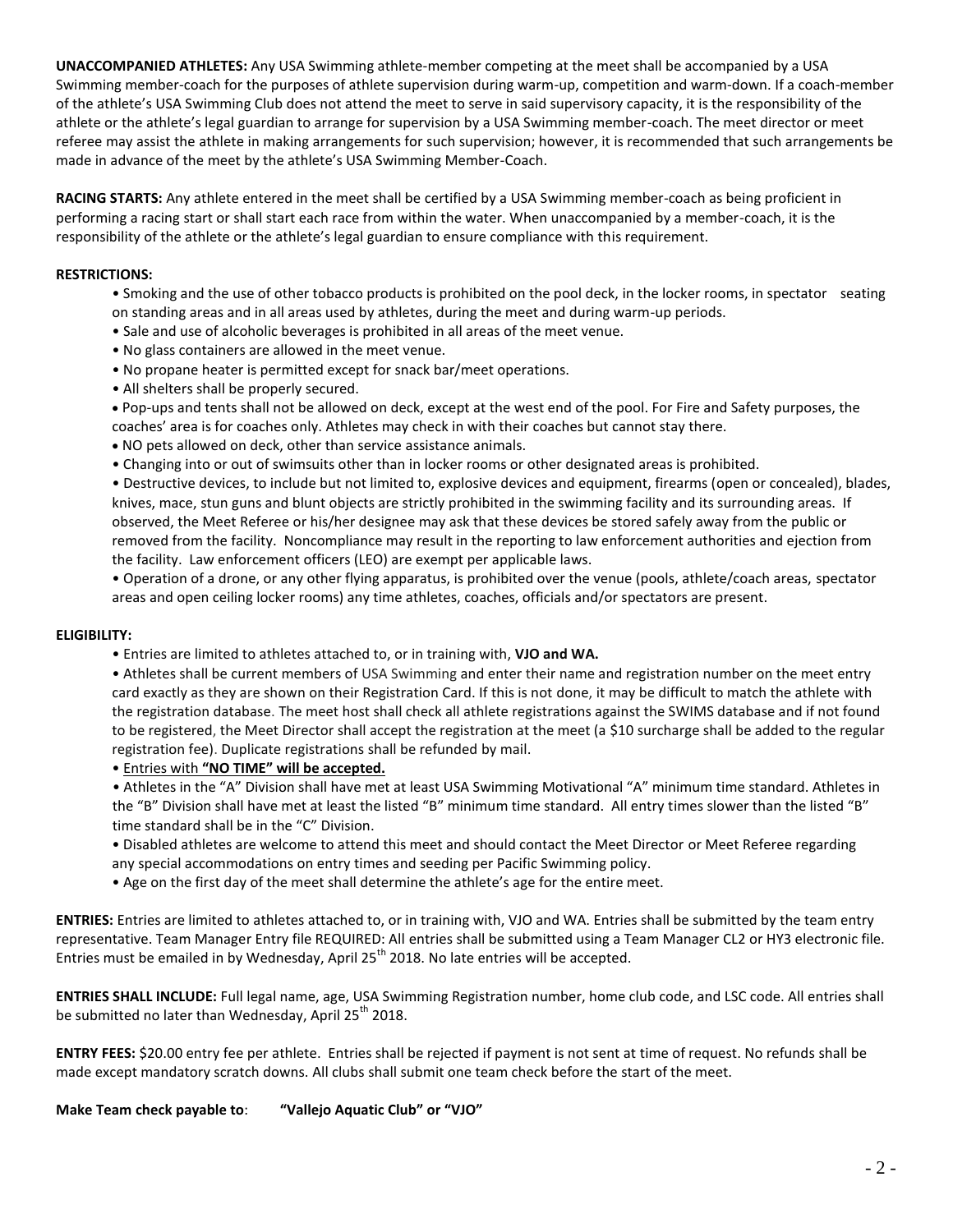**CHECK-IN:** The meet will be pre-seeded. A scratch down meeting will be held 15 minutes prior to the start of the meet.

**SCRATCHES:** Any athletes not reporting for or competing in an individual timed final event that they have entered shall not be penalized. Athletes who must withdraw from an event after it is seeded are requested to inform the referee immediately.

**AWARDS:** None

**ADMISSION:** Free. Programs will be posted in multiple areas around the pool.

**SNACK BAR & HOSPITALITY:** A small snack bar will be available throughout the competition. Coaches and working deck officials will be provided snacks. Hospitality will serve refreshments to timers and volunteers.

**REFRESHMENTS:** There will be no snack bar available.

**MISCELLANEOUS:** No overnight parking is allowed. Facilities will not be provided after meet hours.

**MINIMUM OFFICIALS:** At least seven days prior to the start of the meet, meet management (Meet Director and/or Meet Referee) shall contact a representative from each club participating in the meet, and provide a preliminary inventory of the officials that club is required to provide for each session. Each club shall, by the start of the meet, provide to the Meet Director or designee a list of Officials who have agreed to represent that club during each session of the meet.

At the meet, meet management shall conduct an inventory of officials, and shall compare the number of athletes entered in each session by each club with the number of officials present representing each club. If meet management certifies that a club has not provided sufficient officials for any session of the meet in accordance with the table below, excluding finals in a trials and finals meet, the club will be fined \$100 per missing official per session of the meet.

| <b>Number of Athletes Competing in Meet</b> | <b>Trained and Carded Officials Requested</b> |
|---------------------------------------------|-----------------------------------------------|
| $1 - 10$                                    |                                               |
| $11 - 25$                                   |                                               |
| 26-50                                       |                                               |
| 51-75                                       |                                               |
| 76-100                                      |                                               |
| 101 or more                                 |                                               |

*\*Zone 3 will include assigned and working Colorado, Intermediary/ Chief Timing Judge, and Computer operator in the count of officials for a session although these positions are not carded. Zone 3 will accept un-carded Trainees in the count of officials for up to two sessions. Clubs may use officials "borrowed" from other clubs, or unattached officials at the meet who agree, to fulfill their obligation under the rule.*